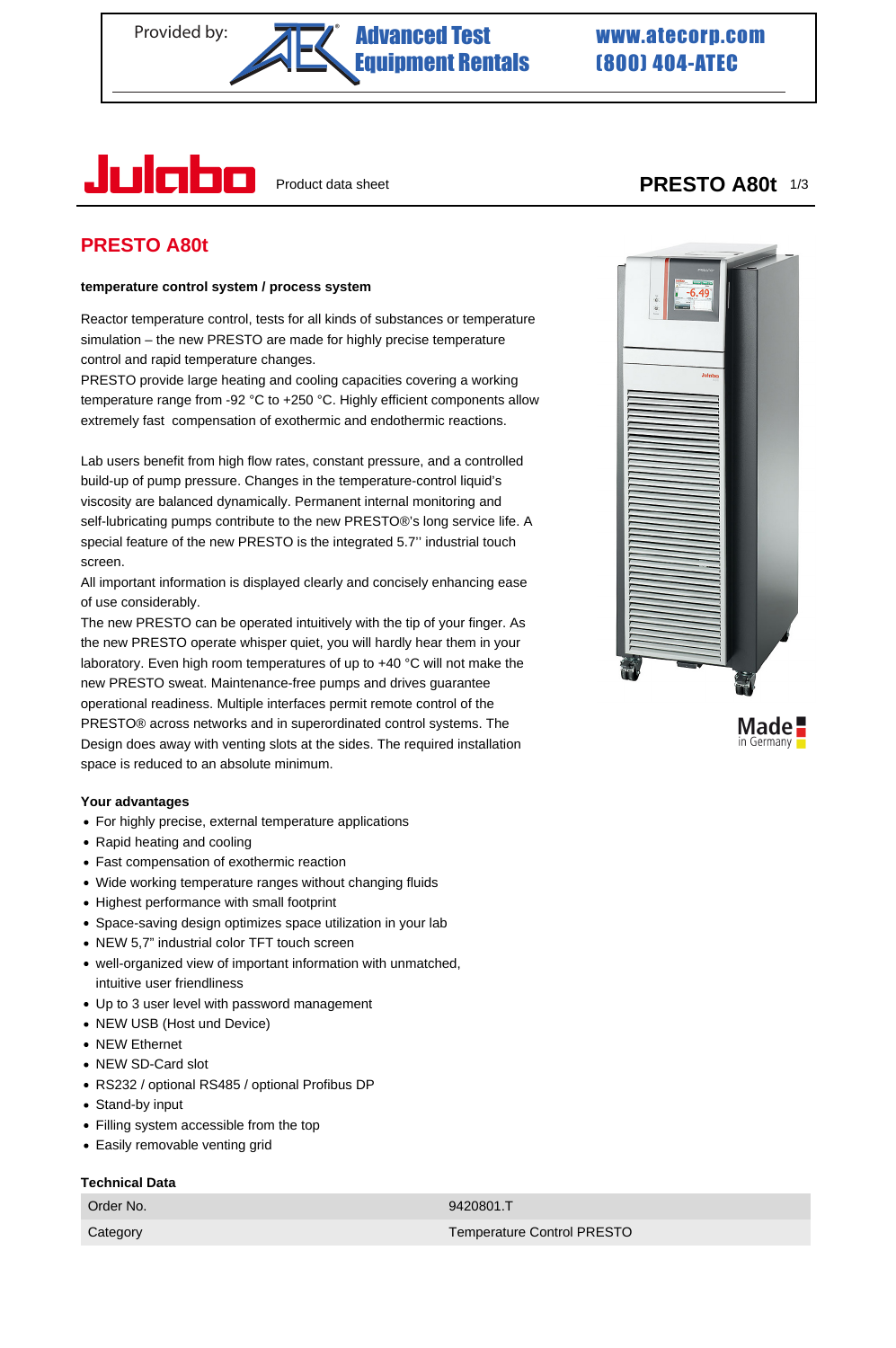

| Working temperature range (°C)                            | $-80+250$                                                                                                                                                                    |  |
|-----------------------------------------------------------|------------------------------------------------------------------------------------------------------------------------------------------------------------------------------|--|
| Temperature control                                       | <b>ICC</b>                                                                                                                                                                   |  |
| Temperature stability (°C)                                | ±0.01±0.05                                                                                                                                                                   |  |
| Setting / display resolution                              | 0.01 °C                                                                                                                                                                      |  |
| Integrated programmer                                     | 8x60 steps                                                                                                                                                                   |  |
| <b>Temperature Display</b>                                | <b>TFT Touchscreen</b>                                                                                                                                                       |  |
| Heating capacity (kW)                                     | 2.8                                                                                                                                                                          |  |
| Cooling capacity (Medium: JULABO Thermal   Ethanol)       | $^{\circ}C$<br>100<br>200<br>20<br>$\mathbf 0$<br>$-20$<br>$-40$<br>$-60$<br>$-80$<br>1.2<br>$1.2$   1.2<br>$1.2$<br>1.1<br>kW<br>1.1<br>0.65<br>0.1                         |  |
| Pump capacity flow rate (I/min)                           | 1640                                                                                                                                                                         |  |
| Pump capacity flow pressure (psi)                         | 1.4518.85                                                                                                                                                                    |  |
| Pump connections                                          | M24x1.5                                                                                                                                                                      |  |
| Refrigerant                                               | R23, R507                                                                                                                                                                    |  |
| External Pt100 sensor connection                          | integrated                                                                                                                                                                   |  |
| Digital interface                                         | RS232, SD memory card, USB, Ethernet, Modbus<br>Optional: RS485, Profibus                                                                                                    |  |
| Analog connection input / output                          | Optional                                                                                                                                                                     |  |
| Ambient temperature                                       | 540 °C                                                                                                                                                                       |  |
| Dimensions W x L x H (inch)                               | 16.9 x 25.6 x 49.5                                                                                                                                                           |  |
| Weight (LBS)                                              | 368                                                                                                                                                                          |  |
| Sound pressure level (distance 1 m) max. (dBA)            | 68                                                                                                                                                                           |  |
| Process volume min. (active heat exchanger volume) liters | 3.9(1.7)                                                                                                                                                                     |  |
| Internal usable expansion vol. (liters)                   | 5.6                                                                                                                                                                          |  |
| Classification according to DIN12876-1                    | Classification III (FL)                                                                                                                                                      |  |
| Cooling of compressor                                     | 2-stage Air                                                                                                                                                                  |  |
| Power requirement V / Hz / A                              | 3x 208-220/60/15                                                                                                                                                             |  |
| Available voltage versions                                | 3 x 208-220V/60Hz (+/- 5%) / 18A @ 208V, 20A @ 220V /<br><b>Without Plug</b><br>3 x 230V/50Hz (+/- 10%) / 20A / Plug 32A CEE<br>3 x 400V/50Hz (+/- 10%) / 13A / Plug 16A CEE |  |